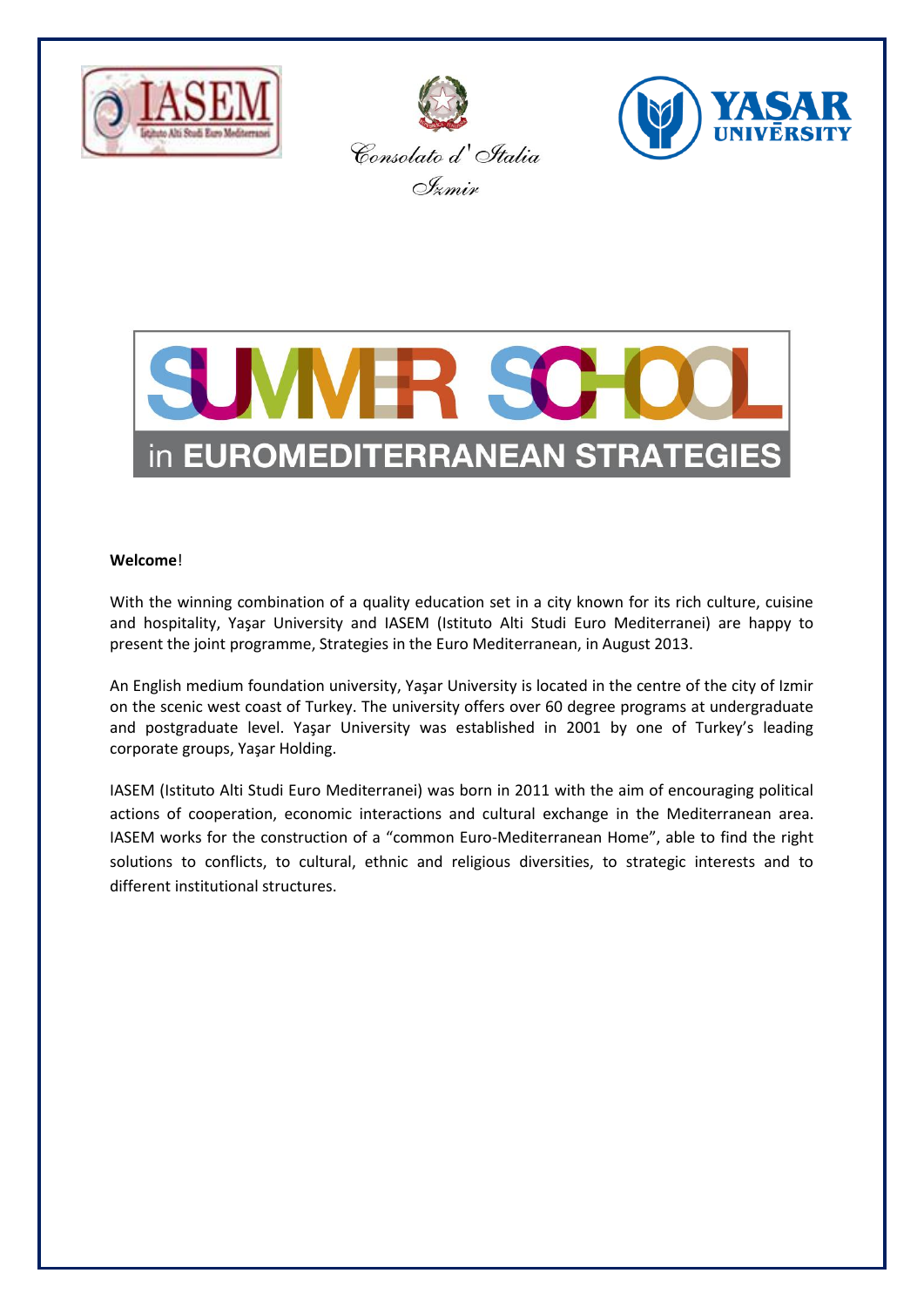| Please let us know your travel times to and from Izmir. We would kindly ask<br>you to fill in this form and return it to our email address at<br>intoffice@yasar.edu.tr |
|-------------------------------------------------------------------------------------------------------------------------------------------------------------------------|
| Name:                                                                                                                                                                   |
|                                                                                                                                                                         |
| Surname:                                                                                                                                                                |
|                                                                                                                                                                         |
| Contact phone number:                                                                                                                                                   |
|                                                                                                                                                                         |
|                                                                                                                                                                         |
| <b>Travel Details:</b>                                                                                                                                                  |
|                                                                                                                                                                         |
|                                                                                                                                                                         |
|                                                                                                                                                                         |
|                                                                                                                                                                         |
|                                                                                                                                                                         |
|                                                                                                                                                                         |
| Please inform us about any allergies or intolerances you may have or if you are<br>vegetarian or vegan.                                                                 |
|                                                                                                                                                                         |
| Any additional comments or requests:                                                                                                                                    |
|                                                                                                                                                                         |
|                                                                                                                                                                         |
|                                                                                                                                                                         |
|                                                                                                                                                                         |
|                                                                                                                                                                         |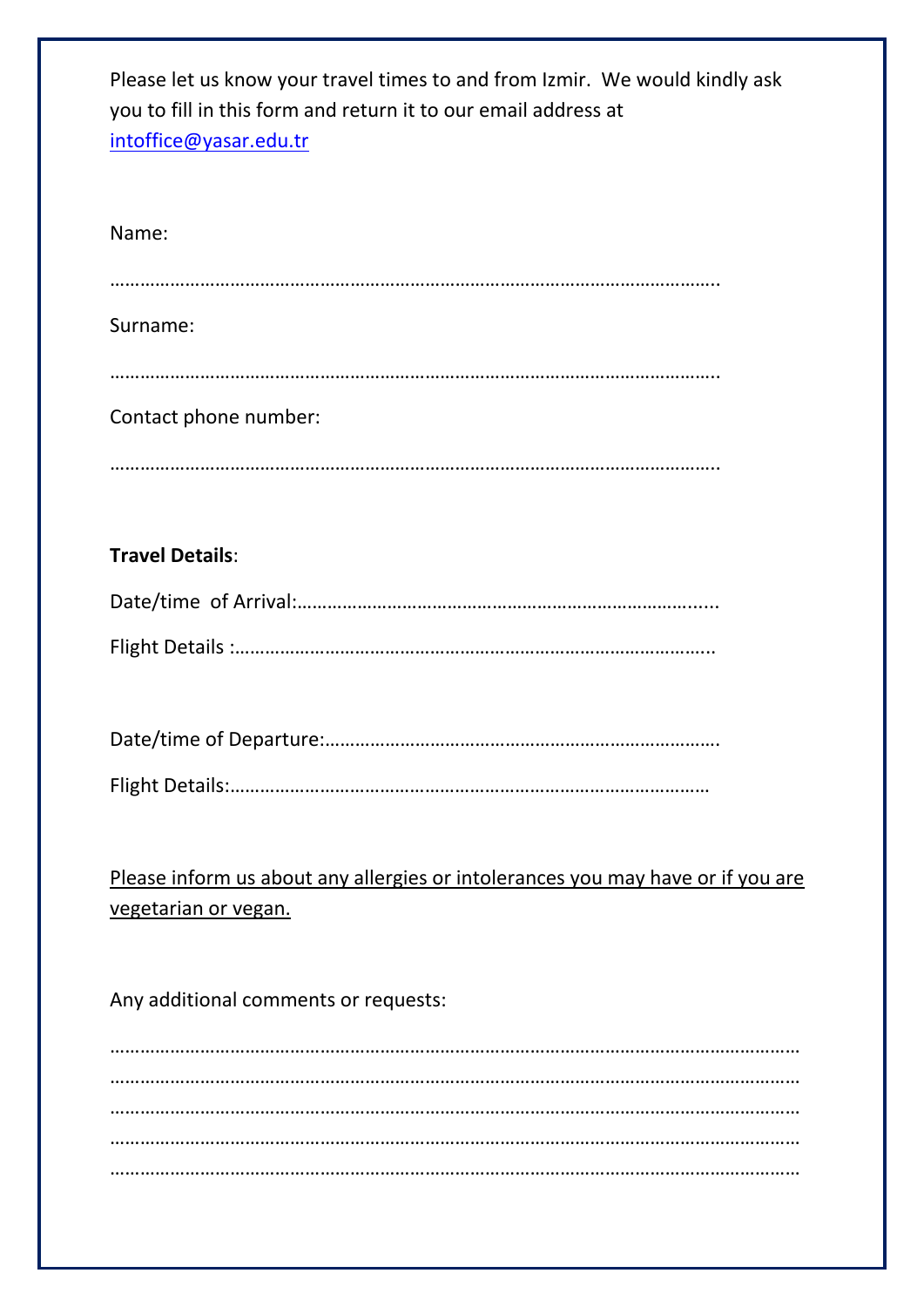# **PROGRAMME**

## **Sunday, 25th August**

7:30 Welcome Session

## **Monday 26th August**

Morning Session:

09:00 Registration

- 09:30 "Political, strategic and Economic Dynamics in the Euro-Med" Assoc. Prof. Aylin Güney, Yaşar University
- 11:30 "Mediterranean Institutions in a historical perspective" Prof. Valeria Piacentini, Catholic University of Milan

#### Afternoon Session:

14:00 Izmir City Tour

19:00 Gala Dinner

## **Tuesday 27 August**

#### Morning Session:

09:00 "Mediterranean Trade: trends and opportunities. Special focus on Turkish—Italian Relationships", Igor Di Bernardini, Italian Consulate Officer, Izmir Rebii Akdurak, President of Italian Chamber of Commerce in Izmir

11:30 "Religions and Economy in the Mediterranean Area: History and Perspectives" Dr. Salvatore Drago, University of Messina

#### Afternoon Session:

14:00 Turkey and Euro-Med Foreign Affairs Ambassador Rt. Ertugrul Apakan

#### **Wednesday 28 August**

Morning Session:

- 09:00 "The Role of Women in Euro-Med Zone from Socio-Economic Perspective" Asst. Prof Meltem İnce, Yaşar University
- 11:30 "Externalization of Migration Policies in the EU and Mediterranean" Dr. Ayselin Yildiz, Director of Yaşar University European Union Research Centre

#### Afternoon Session:

14:00 Visit to NATO base in Izmir and briefing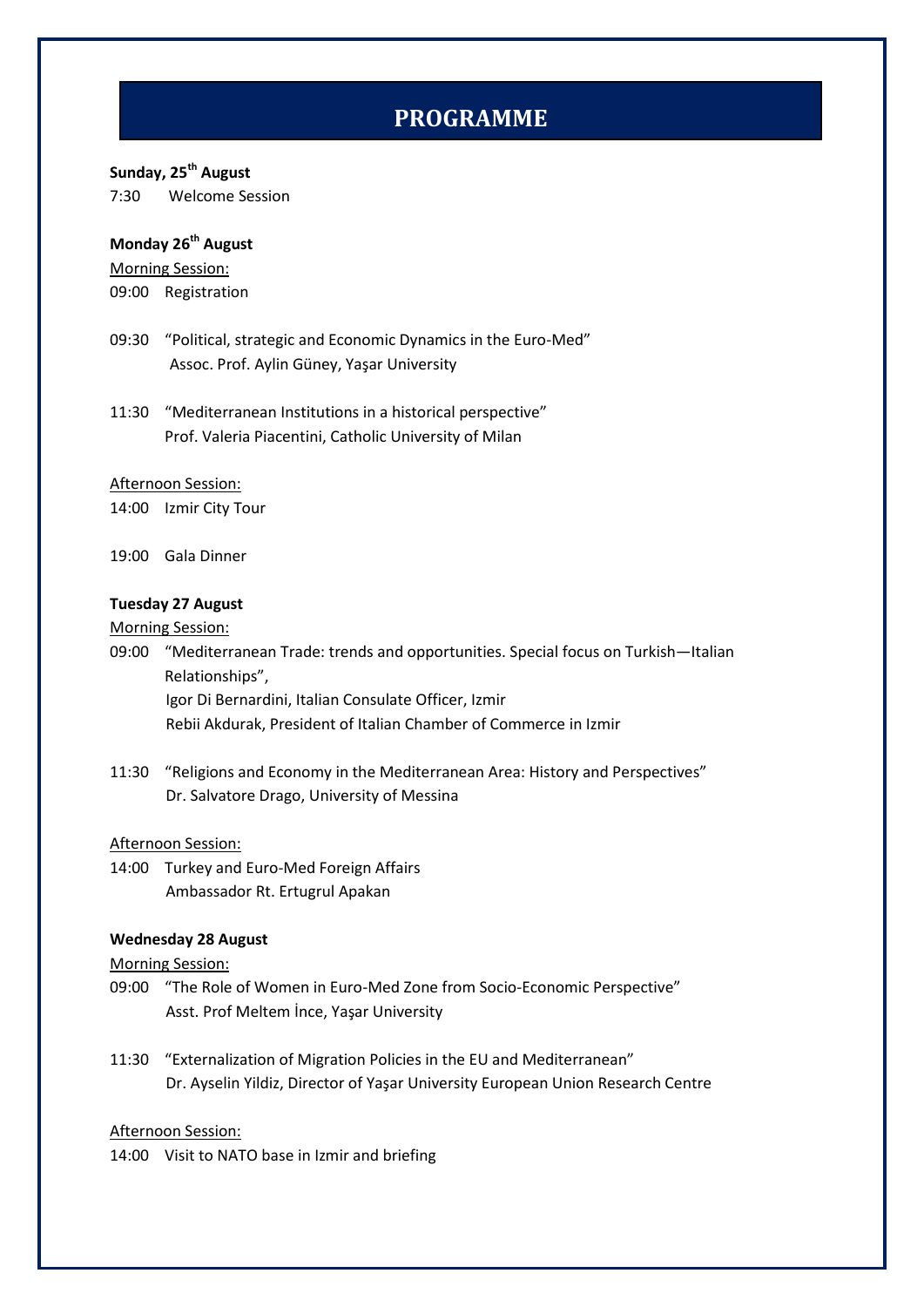## **Thursday, 29th August**

Morning Session:

- 09:00 "Energy Geopolitics of the Eastern Mediterranean" Asst. Prof. Dr. Emre Iseri, Yaşar University
- 11:30 "Securitization of Migration Policies in Southern Europe" Dr. Gökay Özerim, Yaşar University

#### Afternoon Session:

- 15:00 Lecture on the Role of the UN in the Euro-Med Ambassador Rt. Ertugrul Apakan
	- Tea with a Turkish entrepreneur (TBA)

# **Friday 30th August**

#### Morning Session:

- 09:00 "Political Economy of the Arab Middle East and Energy" Asst. Prof. Dr. Emre Iseri from Yaşar University
- 11:00 "Euro-Med strategies and the promotion of democracy" Assoc. Prof. Aslihan Celenk, Erciyes University

#### Afternoon Session:

- 15:00 Workshop on Infrastructures in the Mediterranean Area
- 17:00 Tea with an Italian entrepreneur (TBA)

## **Saturday 31st August**

#### Morning Session:

- 09:00 "Turkey's Role in the Euro-Med Region" Assoc. Prof. Aylin Güney, Yaşar University
- 11:00 General discussion on Euro-Med strategies: Challenges and Prospects.
- 12:30 Presentation of participation certificates

#### **Notes:**

The Programme will last for 6 days, between the  $26<sup>th</sup>$  and  $31<sup>st</sup>$  of August. Participants are asked to arrange their travel plans in order to arrive in Izmir on Sunday,  $25<sup>th</sup>$  August if possible. Accommodation will be provided for 6 nights at the Yaşar University halls of residence.

Participants will be required to register for the programme on Monday,  $26^{th}$  August. The  $\epsilon$ 100 participation fee should be paid in cash during registration.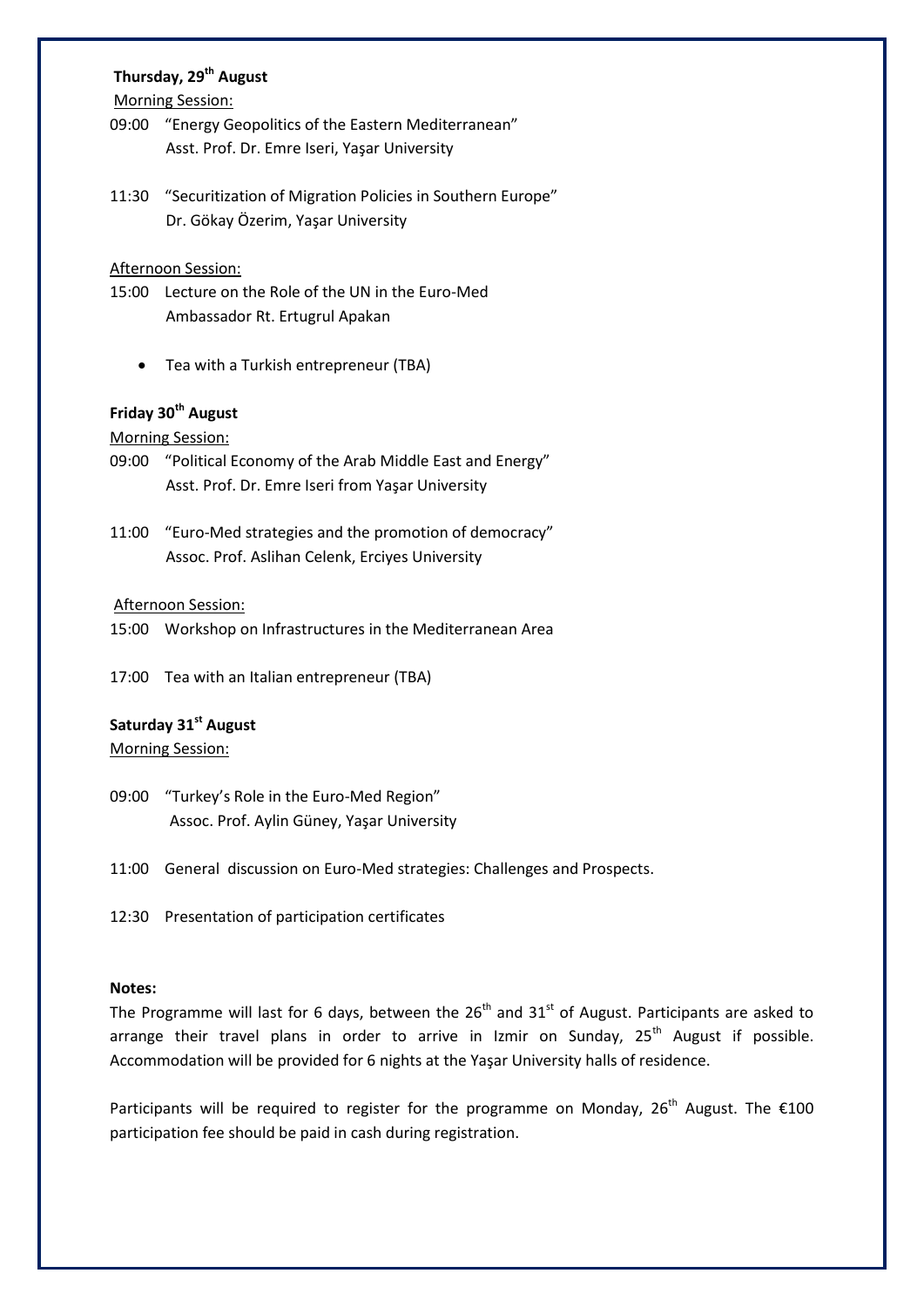# **TRAVELLING TO IZMIR**

#### **International and Domestic Flights**

Izmir Adnan Menderes Airport has several direct international flights from and to different destinations around the world. Please check the following web sites for flight information;

- Turkish Airlines [\(www.thy.com.tr\)](http://www.thy.com.tr/)
- Lufthansa (http://lufthansa.com)
- Sun Express [\(http://sunexpress.com\)](http://sunexpress.com/)
- Pegasus (http://www.flypgs.com)
- Atlas Jet [\(http://www.atlasjet.com\)](http://www.atlasjet.com/)
- Onur Air [\(http://www.onurair.com.tr\)](http://www.onurair.com.tr/)

In addition to the direct flights to Izmir, taking connected flights from Istanbul airport is also an option which might be more cost effective. The connecting flight between Izmir and Istanbul takes around 1 hour. Please note that there are two airports in Istanbul; Ataturk and Sabiha Gökçen Airports. You should check which airport you are landing at in order to take the right flight from Istanbul to Izmir. These two airports are far away from each other and we would recommend you to take your flights from the same Airport that you have landed AT.

#### To Reach the Halls of Residence from the Airport:

Option 1: Take a taxi directly from the terminal to the Halls of Residence (address on the next page). This option will cost around 70 TL (30 Euros)

Option 2: Take the train from the airport to the Halkapınar station. From Halkapınar (map below), change to the Eastbound line and get off at Bölge. The university campus is next to the Bölge station. The halls of residence is 5 minutes' walk from campus.



Option 3: Take the HAVAŞ bus from the airport to the city centre and get off at the Swiss Hotel (10 TL  $-4$  Euros). From the Swiss Hotel, you can take a taxi to the halls of residence (costs around 25 TL  $-10$ Euros)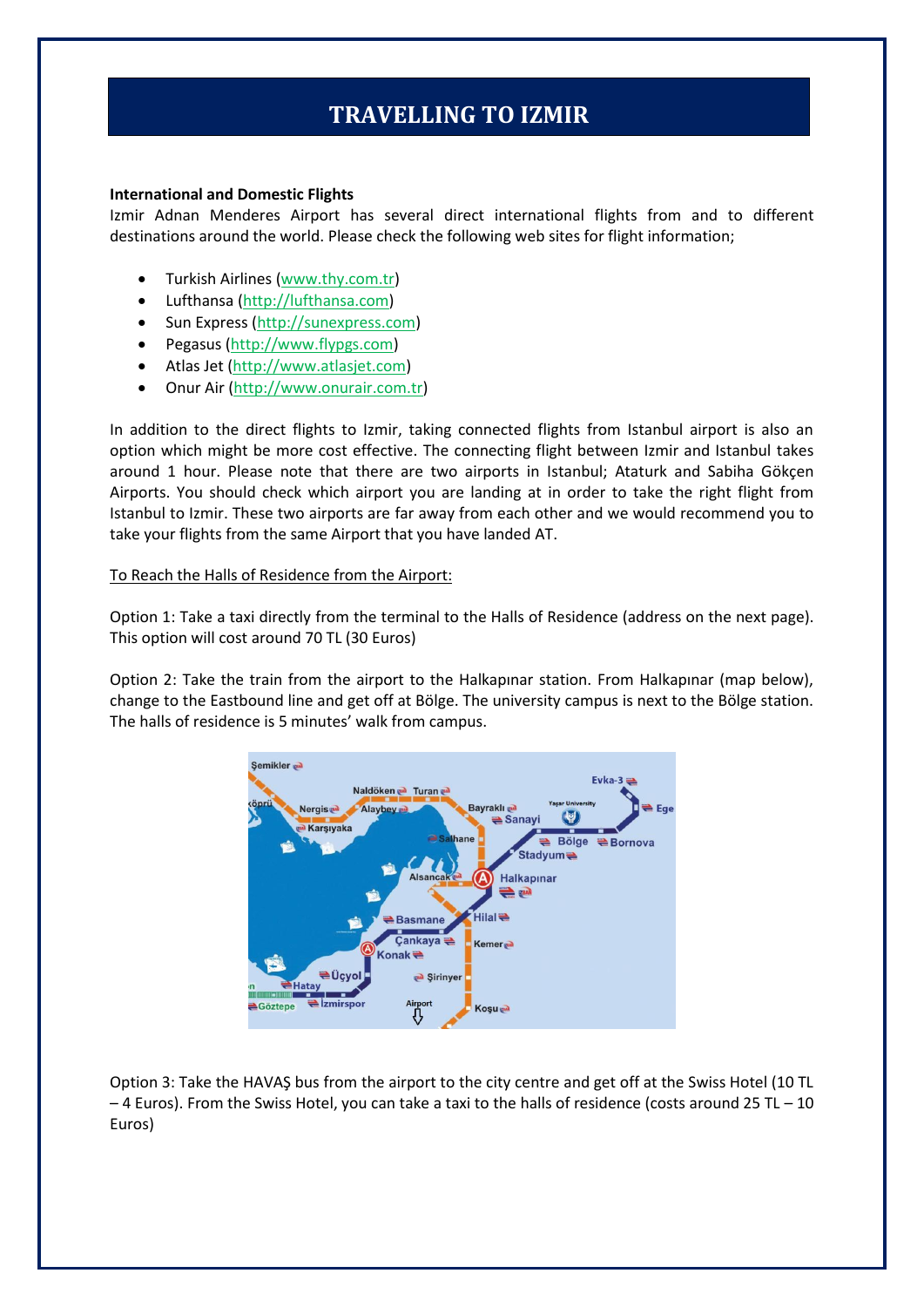# **ACCOMODATION**

The participants will stay at Yasar University Halls of Residence which is 5 minutes walking distance to the University Campus. The dorm is brand new, built in 2010. The participants will stay in double rooms.

All rooms have an en suite bathrooms inside and are furnished to meet the student's needs: a bed, desk and study unit, wardrobe and shoe cupboard, book shelves as well as a mini fridge, telephone, wireless internet access, 24 hours hot water, central heating and air conditioner. The bed sheets, covers and pillows are available. The students are expected to bring to their towels and personal items.





**Other facilities:** A Cafe, laundry, ATM, study rooms, TV corner, table tennis, fitness area and games area. The cleaning staff provides the cleaning service for communal areas every day, and for rooms on weekly basis. There is also a common kitchen area at the Residence where you can cook your own food.

**Common Kitchen**: 2 microwaves, turbo oven, 2 water kettles, 1 fruit juice maker, 2 toast rack, 1 fridge available in the kitchen.

**Laundry:** Washing machine (1 time, including detergent, softener): 8 TL (3 Euros) Iron: Per item 1 TL (0.5 cents)



**Address of the Halls of Residence:** 367/2 sokak No : 9/2 Kazım Dirik Mah. Bornova / Izmir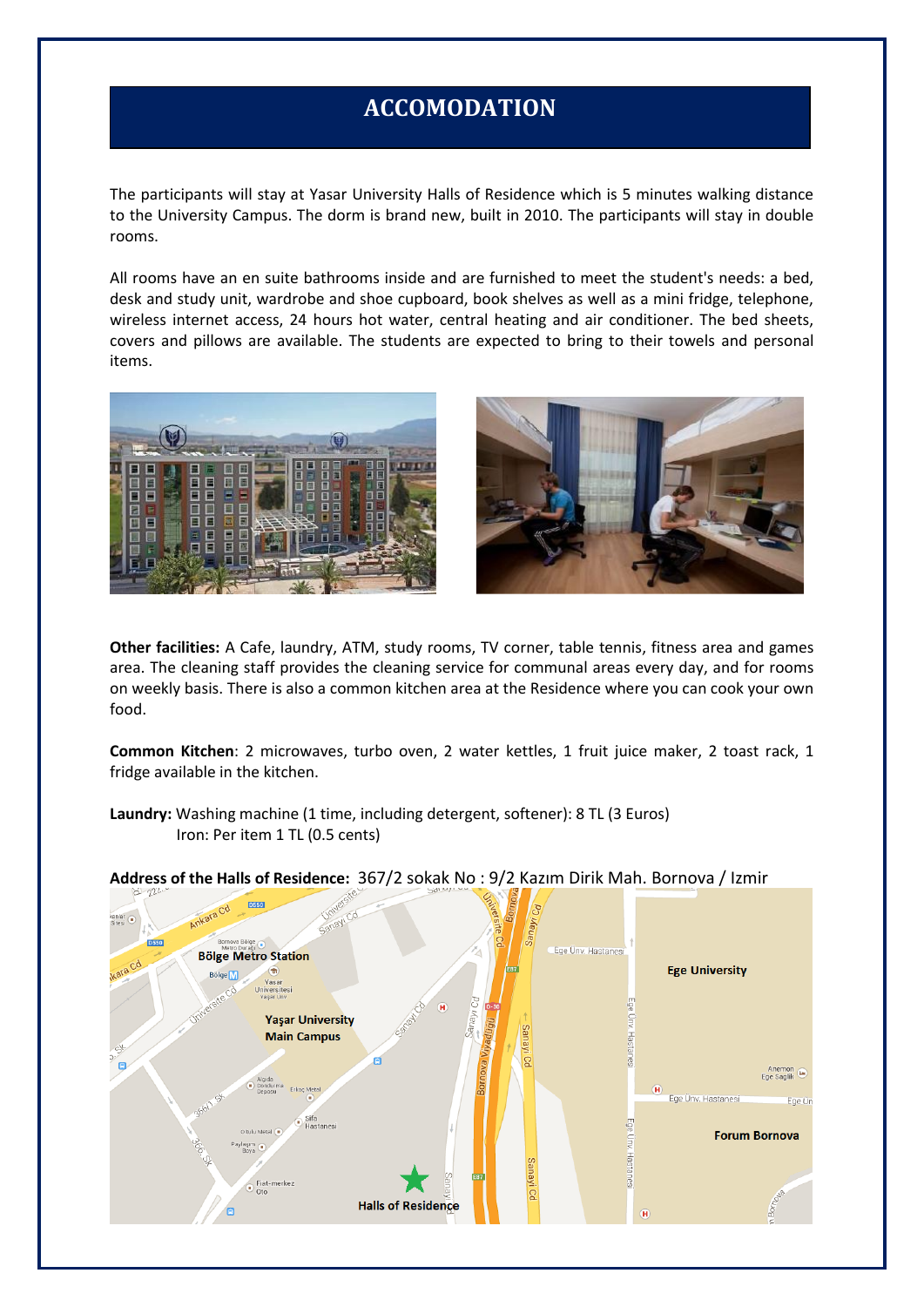# **ACCOMODATION CONTACT**

## **Yaşar University**

Selcuk Yasar (Main) Campus Universite Caddesi No 35-37 35100 Bornova Izmir, Turkey Tel: +90 (0) 232 411 5084 Faks: +90 (0) 232 374 5474

#### **Halls of Residence:**

367/2 sokak No : 9/2 Kazım Dirik Mah. Bornova, Izmir Tel : 0232 411 53 73

#### **For any emergencies or if you require assistance:**

**Levent Gaşgil Alice Ticli** Deputy Director **Summer School Coordinator** Summer School Coordinator Tel: +90 232 411 5084 Mobile: +90 553 498 1885 Mobile: +90 507 355 5733 Email[: alice.ticli@libero.it](mailto:alice.ticli@libero.it) Email: [levent.gasgil@yasar.edu.tr](mailto:levent.gasgil@yasar.edu.tr)

Yaşar University International Office Yaşar University International Office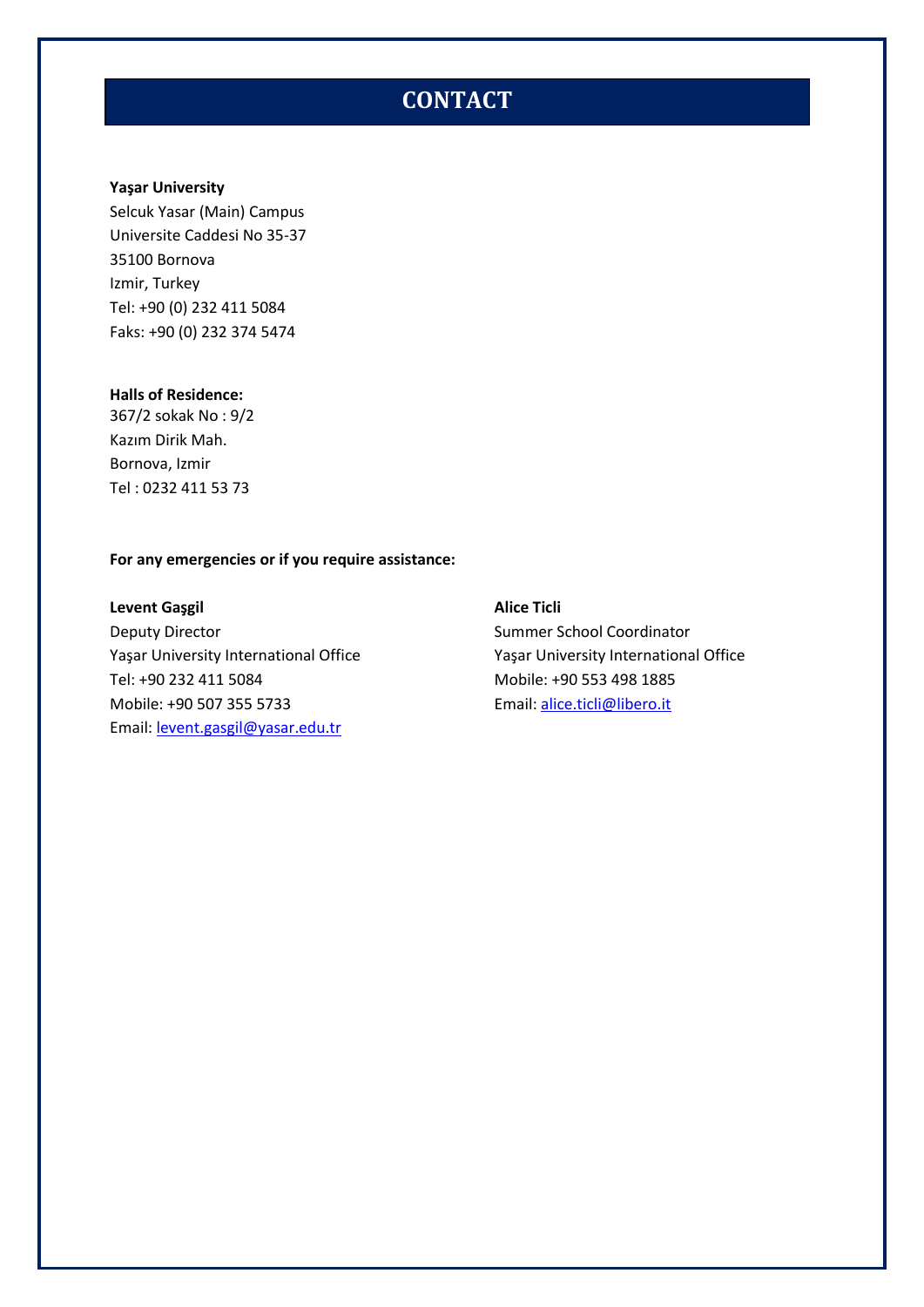# **DINING**

We will provide you with breakfast and lunch while for dinner you can find many restaurants, cafeteria and bars at the centre, in Alsancak and in the Kordon Bay, or in Kuçukpark, a student area close to Yaşar University. Below some of our suggestions.

- Topcunun Yeri (Well-known with çöp-şiş) No: 3/B Pasaport, Kazim Pasa Cad. Phone: (0090232) 425 90 47
- Asansör Restaurant (With Izmir Bay view, historical) Şehit Nihat Bey Caddesi No: 76/A Mithatpasa Phone: (0090 232) 261 26 26
- Konak Pier, Mandolin Cafe/Restaurant Atatürk Caddesi No: 19, 35250 Konak Phone: (0090232) 483 39 02
- Deniz Restaurant- Fish Restaurant Kordon Alsancak Phone: (0090232) 422 06 01
- Sakiz Alsancak Restaurant & Cafe Şehit Nevres Bulv. 9/A Alsancak/Izmir Province, Turkey Phone: +90 232 464 1103
- Kumrucu Şevki- Izmir's Special Kumru (Located on the other side of the city that you can reach by ferry) Cengiz Topel Cad. No: 9 Bostanlı Tel: (232)330 8600